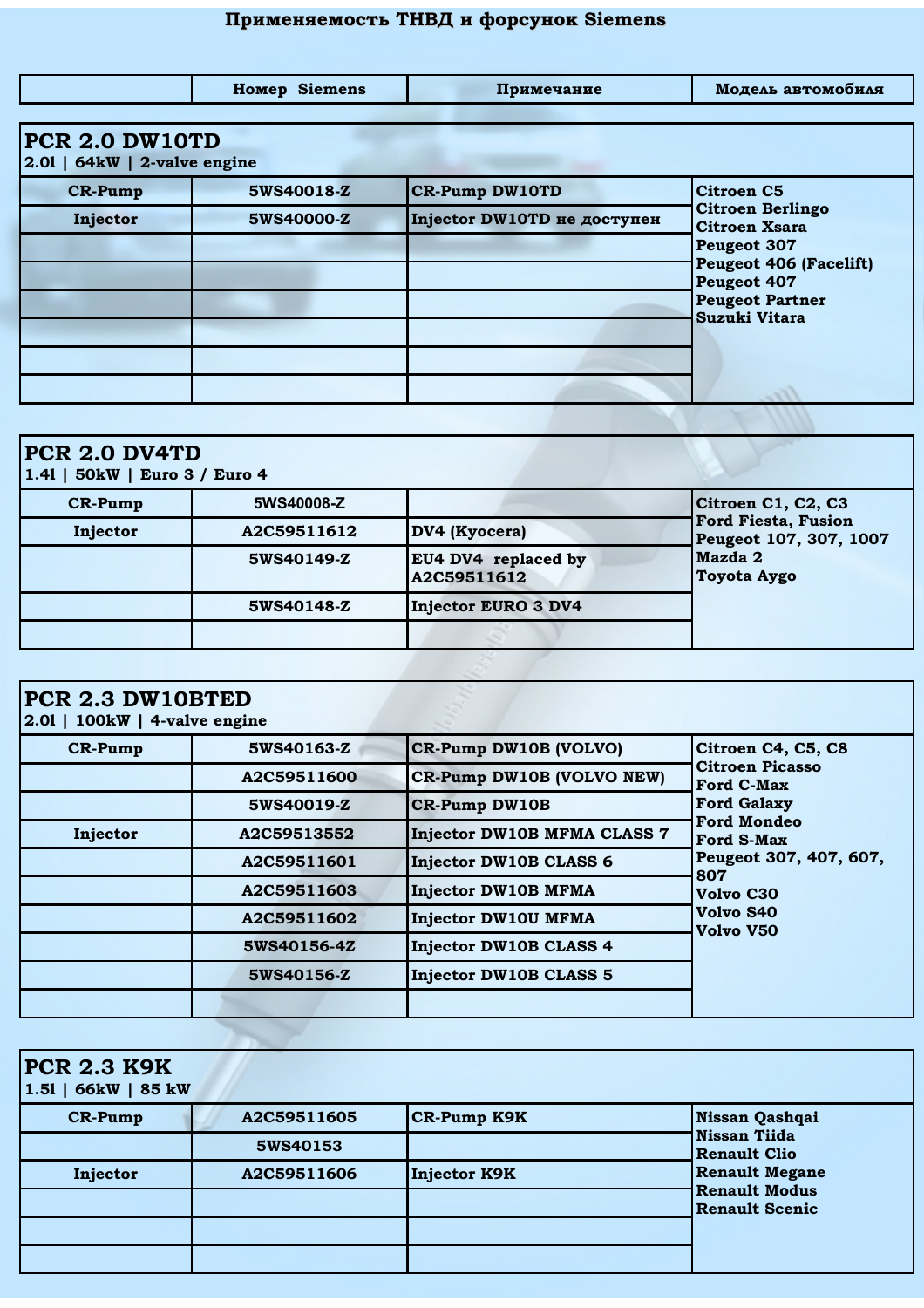| <b>K9K - Euro 5</b><br>$1.51$   66 kW   85 kW |             |                        |                       |
|-----------------------------------------------|-------------|------------------------|-----------------------|
| <b>CR-Pump</b>                                | A2C59513595 | <b>CR Pump K9K Eu5</b> | Renault Nissan замена |
|                                               | 5WS40565    |                        | для K9K Euro 4        |
| Injector                                      | A2C59513484 | Injector K9K EU5       |                       |
|                                               | 5WS40536    |                        |                       |

## **PCR 2.3 Lynx**

**1.8l | 85 kW | 92 kW**

Ø.

| <b>CR-Pump</b> | A2C59511609 |                      | <b>Ford C-Max</b>                         |
|----------------|-------------|----------------------|-------------------------------------------|
|                | 5WS40094    |                      | <b>Ford Connect</b><br><b>Ford Galaxy</b> |
| Injector       | A2C59511610 | <b>Injector LYNX</b> | <b>Ford Mondeo</b>                        |
|                | 5WS40086    |                      | <b>Ford S-Max</b><br><b>Ford Transit</b>  |
|                | A2C59511611 | Injector LYNX_V227   | <b>V227</b>                               |
|                | 5WS40250    |                      |                                           |
|                |             |                      |                                           |

| $ PCR\ 2.3\ LionV6 $ | $ 2.71 $ 4-valve engine   Euro 3 / Euro 4 |                                    |                                                       |
|----------------------|-------------------------------------------|------------------------------------|-------------------------------------------------------|
| <b>CR-Pump</b>       | A2C59511314                               | <b>CR-Pump LION V6/DT17</b>        | Citroen C6                                            |
|                      | 5WS40157                                  |                                    | <b>Jaguar S-Type</b><br>Jaguar XJ                     |
| Injector             | A2C59511315                               | Injector LION V6 JAGUAR EURO<br>З  | <b>Peugeot 407, 607</b><br><b>Landrover Discovery</b> |
|                      | 5WS40057                                  |                                    | <b>Range Rover Sport</b>                              |
|                      | A2C59511316                               | Injector LION V6/DT17 EURO 4       |                                                       |
|                      | 5WS40103                                  |                                    |                                                       |
|                      | A2C59511364                               | <b>Injector LION V6 LAND ROVER</b> |                                                       |
|                      | 5WS40249                                  |                                    |                                                       |

| LionV6 Upgrade<br>2.7l V6 Diesel |             |                                 |                                           |
|----------------------------------|-------------|---------------------------------|-------------------------------------------|
| $CR-Pump$                        | A2C59513482 | CR Pump LionV6 upgrade - IAM    | <b>Land Rover Freelander</b>              |
|                                  | 5WS40273    |                                 | <b>Range Rover Sport</b><br>Jaguar X Type |
| Injector                         | A2C59513553 | <b>Injector LION V6 UPGRADE</b> |                                           |
|                                  | 5WS40252    |                                 |                                           |